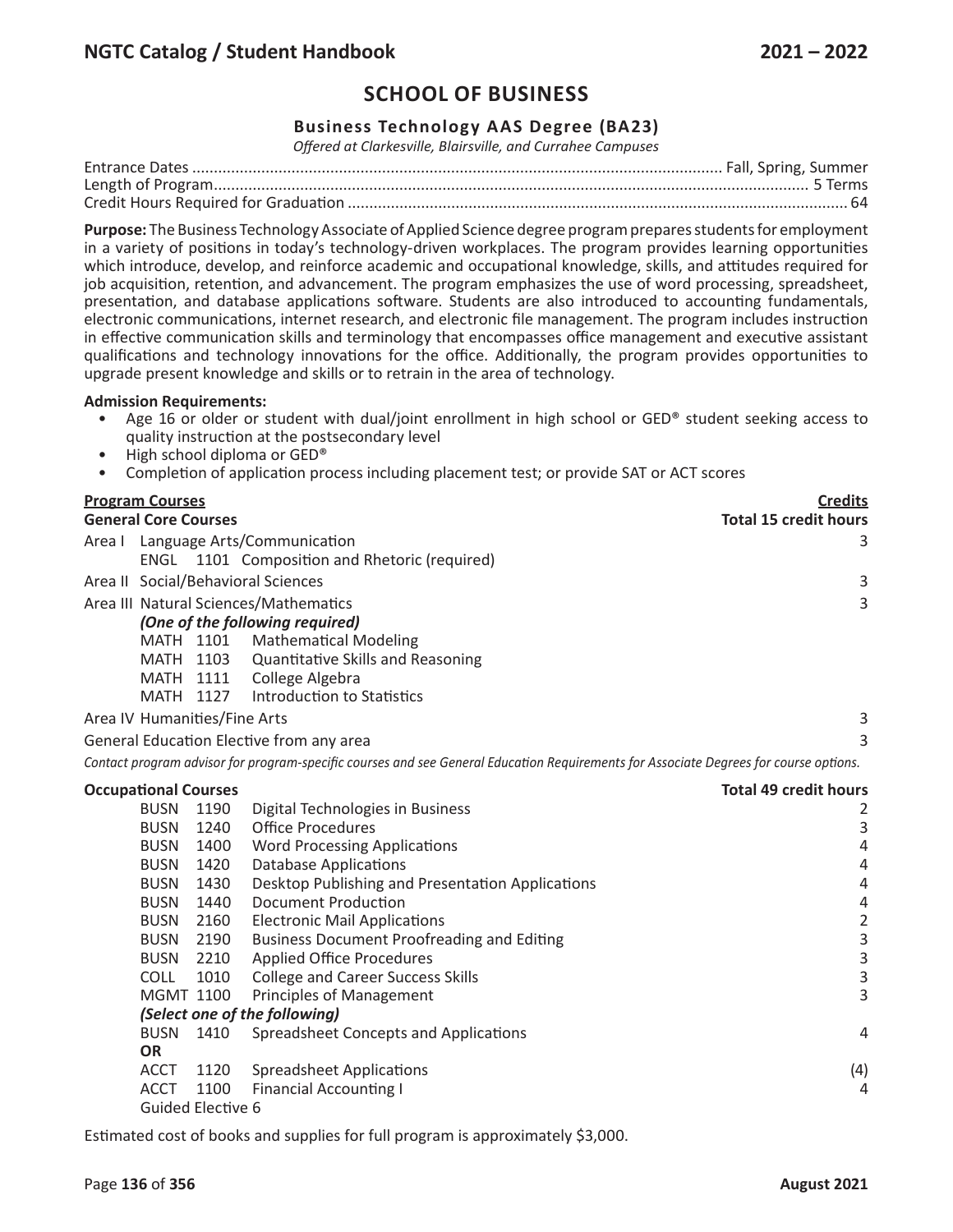### **Business Technology Diploma (BA22)**

*Offered at Clarkesville, Blairsville, and Currahee Campuses*

**Purpose:** The Business Technology diploma program prepares students for employment in a variety of positions in today's technology-driven workplaces. The program provides learning opportunities which introduce, develop, and reinforce academic and occupational knowledge, skills, and attitudes required for job acquisition, retention, and advancement. The program emphasizes the use of word processing, spreadsheet, and presentation applications software. Students are also introduced to accounting fundamentals, electronic communications, internet research, and electronic file management. The program includes instruction in effective communication skills and technology that encompasses office management and executive assistant qualifications and technology innovations for the office. Also provided are opportunities to upgrade present knowledge and skills or to retrain in the area of business administrative technology. Graduates of the program receive a Business Technology diploma with a specialization in one of the following: Business Administrative Assistant or Medical Administrative Assistant.

#### **Admission Requirements:**

- Age 16 or older or student with dual/joint enrollment in high school or GED® student seeking access to quality instruction at the postsecondary level
- High school diploma or GED®
- Completion of application process including placement test; or provide SAT or ACT scores

| <b>Program Courses</b>                                                                                             |                                                                                                                                                                                                                                                                                                                                                                                                                     | <b>Credits</b>                                                                                                 |
|--------------------------------------------------------------------------------------------------------------------|---------------------------------------------------------------------------------------------------------------------------------------------------------------------------------------------------------------------------------------------------------------------------------------------------------------------------------------------------------------------------------------------------------------------|----------------------------------------------------------------------------------------------------------------|
| <b>Basic Skills Courses</b>                                                                                        |                                                                                                                                                                                                                                                                                                                                                                                                                     | <b>Total 9 credit hours</b>                                                                                    |
| <b>COLL</b><br><b>ENGL</b><br>MATH 1012                                                                            | <b>College and Career Success Skills</b><br>1010<br>1010<br><b>Fundamentals of English I</b><br><b>Foundations of Mathematics</b>                                                                                                                                                                                                                                                                                   | 3<br>$\mathsf 3$<br>3                                                                                          |
| <b>Occupational Courses</b><br><b>BUSN</b><br><b>BUSN</b><br><b>BUSN</b><br><b>ACCT</b>                            | 1400<br><b>Word Processing Applications</b><br><b>Document Production</b><br>1440<br>2190<br><b>Business Document Proofreading and Editing</b><br>1100<br><b>Financial Accounting I</b>                                                                                                                                                                                                                             | <b>Total 15 credit hours</b><br>4<br>4<br>$\mathsf 3$<br>4                                                     |
|                                                                                                                    | Completion of one of the following specializations required:                                                                                                                                                                                                                                                                                                                                                        |                                                                                                                |
| <b>BUSN</b><br><b>BUSN</b><br><b>BUSN</b><br><b>BUSN</b><br><b>BUSN</b><br><b>BUSN</b><br><b>OR</b><br><b>ACCT</b> | <b>Business Administrative Assistant (8BA2)</b><br>1190<br>Digital Technologies in Business<br><b>Office Procedures</b><br>1240<br>Desktop Publishing and Presentation Applications<br>1430<br>2160<br><b>Electronic Mail Applications</b><br>2210<br><b>Applied Office Procedures</b><br>(Select one of the following)<br>Spreadsheet Concepts and Applications<br>1410<br>1120<br><b>Spreadsheet Applications</b> | <b>Total 24 credit hours</b><br>2<br>$\mathsf 3$<br>$\sqrt{4}$<br>$\overline{2}$<br>$\overline{3}$<br>4<br>(4) |
| <b>AND</b>                                                                                                         |                                                                                                                                                                                                                                                                                                                                                                                                                     |                                                                                                                |
| <b>Guided Electives</b>                                                                                            |                                                                                                                                                                                                                                                                                                                                                                                                                     | 6                                                                                                              |
| <b>BUSN</b><br><b>BUSN</b><br><b>MAST</b><br><b>ALHS</b><br><b>ALHS</b><br><b>Guided Electives</b>                 | <b>Medical Administrative Assistant (8M12)</b><br><b>Healthcare Administrative Procedures</b><br>2340<br>Medical Office Billing/Coding/Insurance<br>2370<br>1120<br><b>Human Diseases</b><br>1090<br>Medical Terminology for Allied Health Sciences<br>1011<br>Structure and Function of the Human Body                                                                                                             | <b>Total 26 credit hours</b><br>4<br>$\mathsf{3}$<br>3<br>$\frac{2}{5}$<br>9                                   |
|                                                                                                                    | Estimated cost of books and supplies for full program is approximately \$2,400.                                                                                                                                                                                                                                                                                                                                     |                                                                                                                |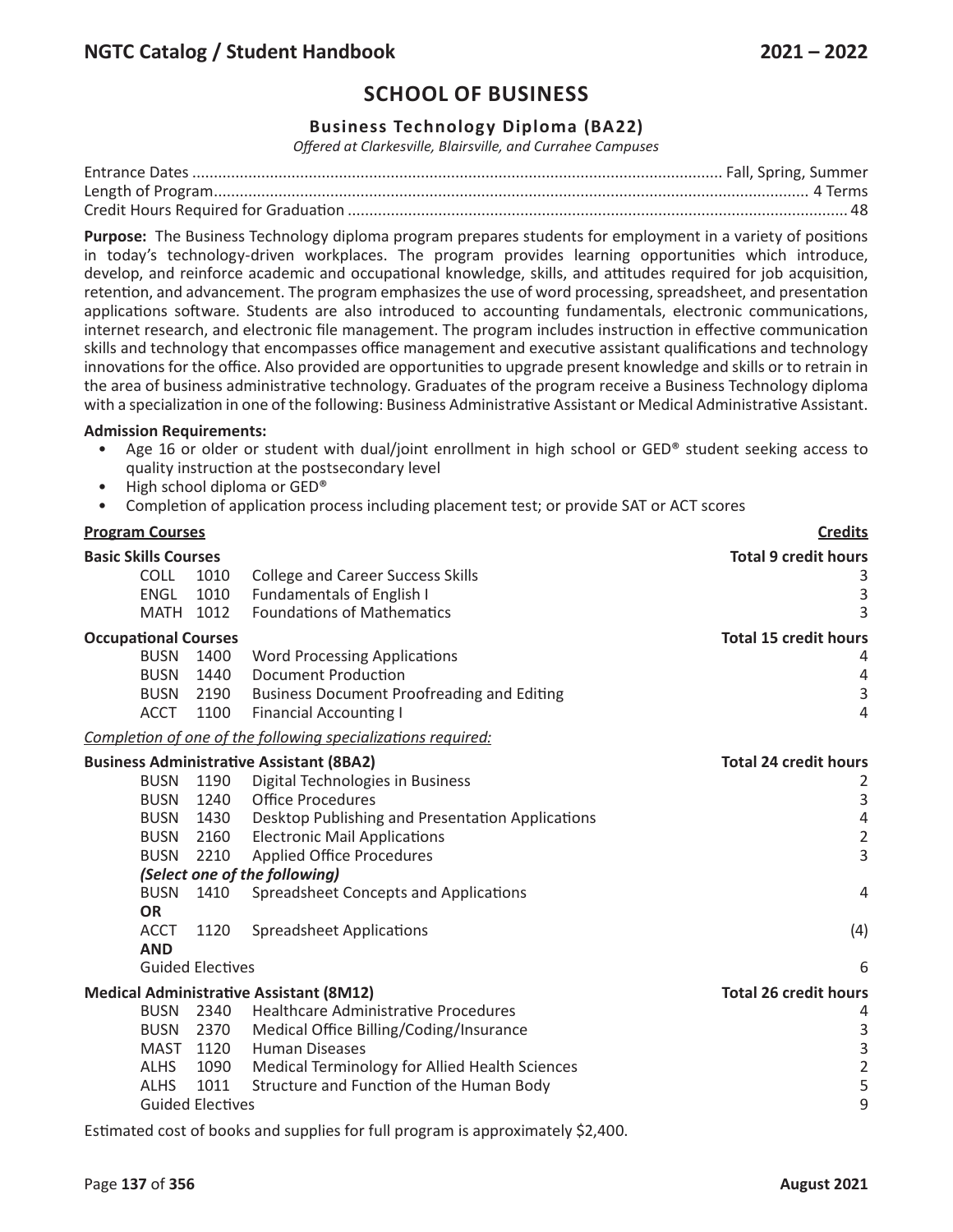### **Administrative Support Assistant Certificate (AS21)**

*Offered at Clarkesville, Blairsville, and Currahee Campuses*

**Purpose:** The Administrative Support Assistant certificate program prepares individuals to provide administrative support under the supervision of office managers, executive assistants, and other office personnel. Courses include: word processing, and office procedures. The course prepares students for the MOS: Microsoft Office Word certification testing.

#### **Admission Requirements:**

- Age 16 or older or student with dual/joint enrollment in high school or GED® student seeking access to quality instruction at the postsecondary level
- High school diploma or GED®
- Completion of application process including placement test; or provide SAT or ACT scores

#### **Program Courses**

| <b>BUSN</b> | 1240 Office Procedures                 | 3              |
|-------------|----------------------------------------|----------------|
| <b>BUSN</b> | 1400 Word Processing Applications      | $\overline{A}$ |
| <b>BUSN</b> | 1440 Document Production               | $\overline{A}$ |
| <b>COLL</b> | 1010 College and Career Success Skills | ₹              |
| Electives   |                                        | 6              |
|             |                                        |                |

Estimated cost of books and supplies for full program is approximately \$600.

## **Medical Front Office Assistant Certificate (MF21)**

*Offered at Clarkesville Campus*

**Purpose:** The Medical Front Office Assistant certificate program provides the educational opportunities to individuals that will enable them to obtain the knowledge and skills necessary to secure an entry-level position as a receptionist in a physician's office, hospital, clinic, or other related areas. Technical courses apply to the degree or diploma program in business technology.

#### **Admission Requirements:**

- Age 16 or older or student with dual/joint enrollment in high school or GED® student seeking access to quality instruction at the postsecondary level
- High school diploma or GED®
- Completion of application process including placement test; or provide SAT or ACT scores

## **Program Courses Credits** BUSN 1440 Document Production 4 ALHS 1090 Medical Terminology for Allied Health Sciences 2 BUSN 2340 Healthcare Administrative Procedures 4 COLL 1010 College and Career Success Skills 3 3 ENGL 1010 Fundamentals of English I 3 Specific Occupational-Guided Electives 6

Estimate cost of books and supplies for full program is approximately \$1,000